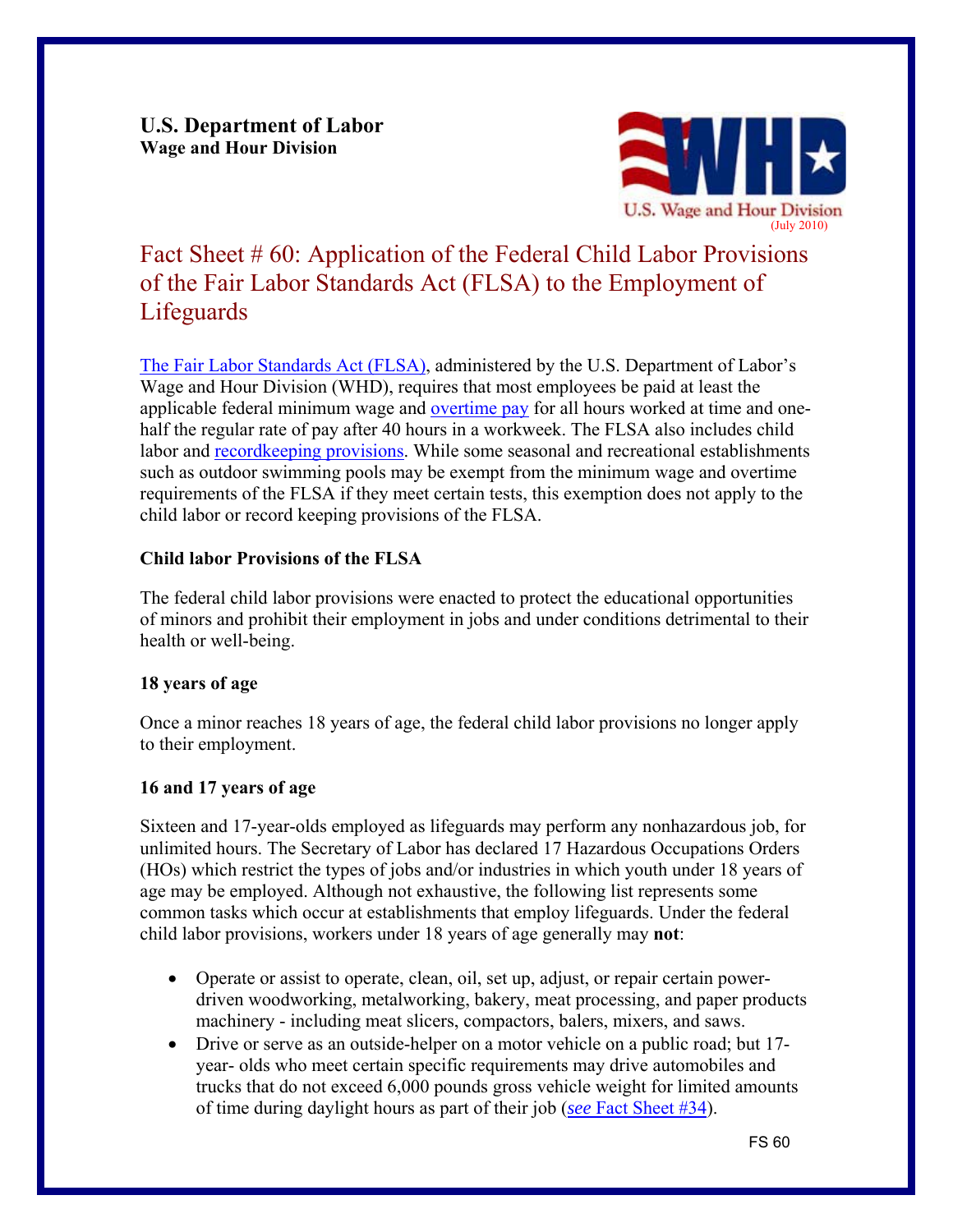- Operate power-driven hoists such as elevators, cranes, derricks, and high-lift trucks. However, 16- and 17-year-olds may operate and assist in the operation of most water amusement park and recreation establishment rides.
- Load, operate, or unload power-driven balers and compactors used in the disposal of waste. A limited exemption exists that permits the loading, but not the operating or unloading, of certain scrap paper balers and paper box compactors under certain specific conditions (*see* [Fact Sheet #57\)](http://www.dol.gov/whd/regs/compliance/whdfs57.pdf).

## **14 and 15 years of age**

Fifteen-year-olds, but not youth less than 15 years of age, may be employed as lifeguards at traditional swimming pools and most facilities of water amusement parks. Such employment must meet the following conditions:

- The 15-year-old must be trained and certified by the American Red Cross, or a similar certifying organization, in aquatics and water safety; and
- The 15-year-old must be employed in compliance with all the other applicable provisions of the federal child labor rules contained in Child Labor Regulations No. 3 [\(see Subpart C of 29 CFR Part 570\),](http://www.dol.gov/cgi-bin/leave-dol.asp?exiturl=http://s.dol.gov/87&exitTitle=www.gpoaccess.gov&fedpage=yes) including the restrictions on the hours and times of day that 15-year-olds may be employed as discussed below; and
- The federal child labor rules require that 15-year-olds who are employed to teach or assist in teaching others how to swim must also be certified as swimming instructors by the American Red Cross or some other similar certifying agency.

The occupation of *lifeguard*, as per 29 C.F.R. § 570.34(l), encompasses the duties of rescuing swimmers in danger of drowning, the monitoring of activities at a swimming pool to prevent accidents, the teaching of water safety, and providing assistance to patrons. Lifeguards may also help to maintain order and cleanliness in the pool and pool areas, conduct or officiate at swimming meets, and administer first aid. Additional ancillary lifeguard duties may include checking in and out such items as towels, rings, watches and apparel. Properly certified 15-year-old lifeguards are also permitted to use a ladder to access and descend from the lifeguard chair; use hand tools to clean the pool and pool area; and test and record water quality for temperature and/or pH levels, using all of the tools of the testing process including adding chemicals to the test water sample. Such youth would, however, be prohibited from entering or working in any chemical storage areas, including any areas where the filtration and chlorinating systems are housed.

As mentioned, a core and defining duty of a lifeguard is the rescuing of swimmers in danger of drowning, often by entering the water and physically bringing the swimmer to safety. Under 29 C.F.R. § 570.34(1), any employee under the age of 16 whose duties include this core duty—such as a "junior lifeguard" or a "swim-teacher aide"—or whose employment could place him or her in a situation where the employer would reasonably expect him or her to perform such rescue duties, would be performing the duties of a lifeguard while working in such a position. For such employment to comply with these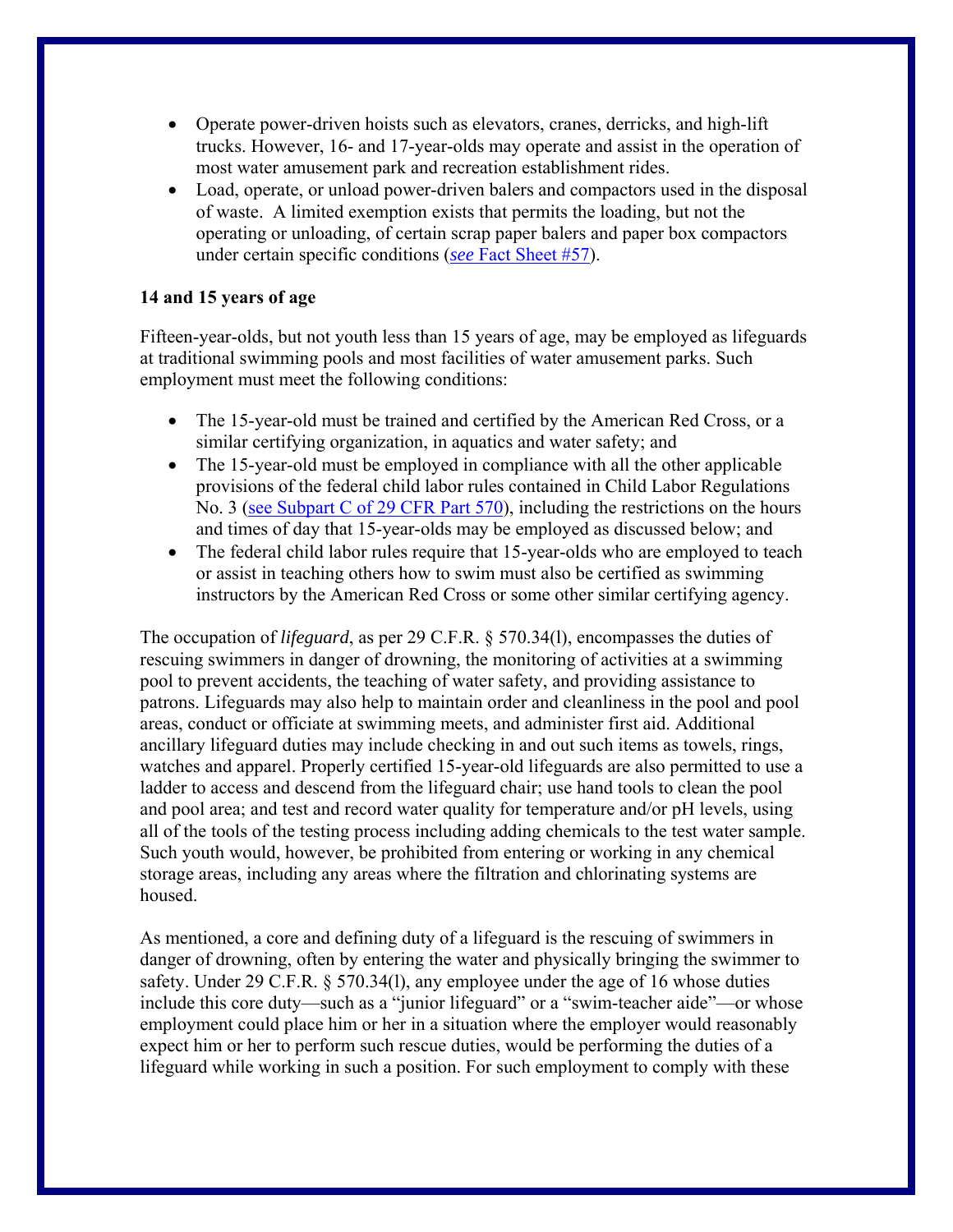child labor provisions, the employee would have to be at least 15 years of age and possess the proper certification.

A traditional *swimming pool* means a water tight structure of concrete, masonry, or other approved materials located either indoors or outdoors, used for bathing or swimming and filled with a filtered and disinfected water supply, together with buildings, appurtenances and equipment used in connection therewith. A *water amusement park* means a facility that not only encompasses the features of a traditional swimming pool, but also includes such additional attractions as *wave pools*, *lazy rivers*, *activities areas* and *elevated water slides*.

Properly certified 15-year-olds may be employed as lifeguards at water amusement park *wave pools*, *lazy rivers*, and *activities areas*, but not at the top of *elevated water slides*. Generally, all youth under 16 years of age are prohibited from operating or tending power-driven equipment and may not assist the public as they enter, "ride," and leave water-park or amusement-park-type rides. Thus, minors under 16, even if properly certified as lifeguards, may not be employed as dispatchers, attendants, or slide monitors at the top of elevated water slides. Fifteen-year-olds who are properly certified may be employed as lifeguards stationed at the splashdown pools located at the bottom of elevated water slides.

Youth under 16 years of age may not be employed as lifeguards at natural environment facilities such as rivers, steams, lakes, ponds, quarries, reservoirs, wharfs, piers, or oceanside beaches.

## **Hours Limitations:**

The employment of 14- and 15-year-olds, including those 15-year-olds employed as lifeguards, is generally limited to:

- Outside of school hours;
- 3 hours on a school day, including Fridays;
- 8 hours on a nonschool day;
- 18 hours in a week that school is in session;
- 40 hours in a week that school is not in session.

Also, such youth may not work before 7 a.m. or after 7 p.m. (except from June 1 through Labor Day when the evening limit is extended to 9 p.m.).

## **Occupations Limitations:**

Fourteen- and 15-year-olds, including properly certified 15-year-olds who are employed as lifeguards, may not be employed in the following occupations that are often found at establishments that have traditional swimming pools:

 Work involving the operation or tending of any power-driven machinery and hoists (except office machinery). This prohibition includes work involving most